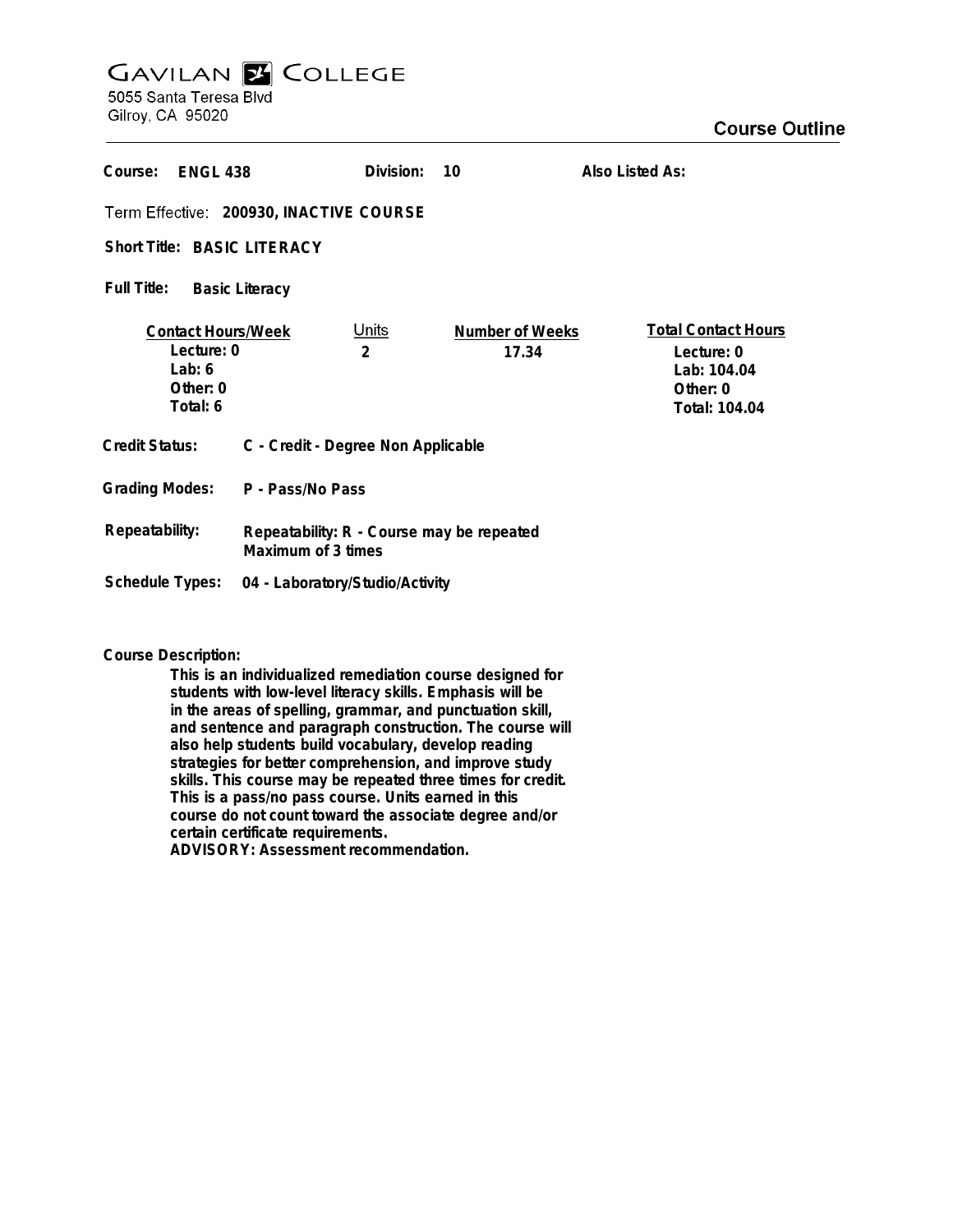**ARTICULATION and CERTIFICATE INFORMATION Associate Degree: CSU GE: IGETC: CSU TRANSFER: Not Transferable UC TRANSFER: Not Transferable PREREQUISITES: COREQUISITES: STUDENT LEARNING OUTCOMES: 1. Write short paragraphs using correct, grammar, and punctuation ILO: 1, 2, 6 Measure: written exams 2. Apply reading strategies for comprehending texts ILO: 2, 1, 6 Measure: written exams 3. Analyze basic texts to identify main and supporting ideas ILO: 2, 1 Measure: written exams 4. Interpret fictional literature and identify themes ILO: 2, 1, 5, 6, 4 Measure: reading journal, written exam & oral report 5. Apply basic research strategies, including using the library, searching the internet, and evaluating sources ILO: 3, 2, 1, 6 Measure: written report 6. Apply contextual clues or utilize dictionary to learn new vocabulary ILO: 2, 1 Measure: written exams TOPICS AND SCOPE: Inactive Course: 12/08/2008 6 HOURS Content: Assessment of students' reading & writing strengths & weaknesses; introduction of learning styles. Performance objective: analyze personal learning style. Homework: Begin learning log. Read Practicing College Learning Strategies (PCLS) Ch. 7. 6 HOURS Content: SQ3R. Vocabulary building: using context clues. Grammar workshop: Subjects & verbs. Time management. Performance objective: write and edit paragraphs. Homework: PCLS Ch. 1 & write response in learning log.**  $6$  HOURS **Content: Active Reading. Vocabulary building: Dictionary use. Spelling workshop: rules. Performance objective: write paragraph & edit by applying spelling rules. Homework: Read Master Student Ch. 4 & write response in learning log. 6 HOURS Content: Word attack. Vocabulary building: Dictionary use. Grammar workshop: building sentences. Performance objective: write & edit**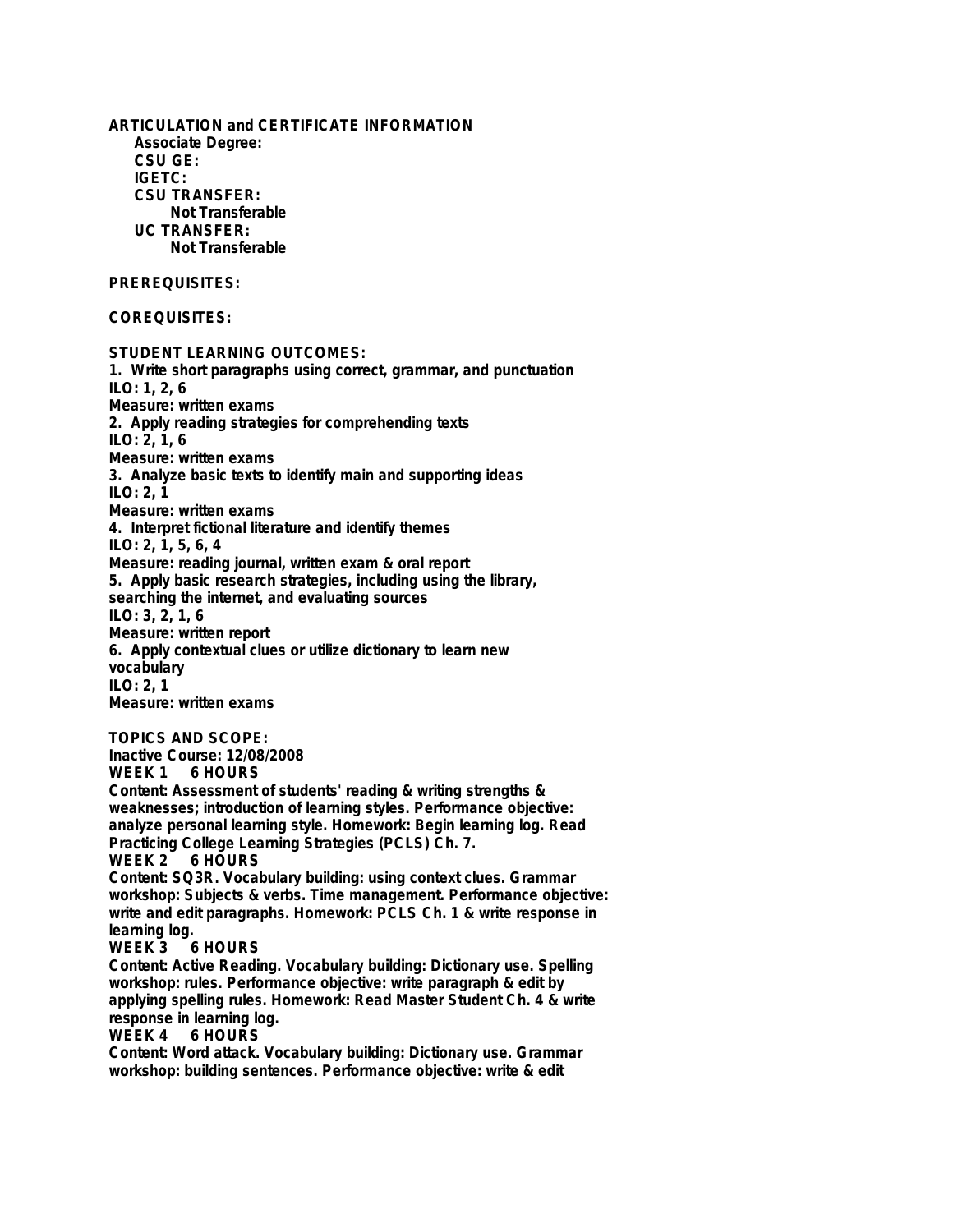**paragraph. Homework: Read Ch. 2 Rules of Thumb & write summary. WEEK 5 6 HOURS Content: Finding main ideas. Spelling workshop: homonyms. Vocabulary building: word roots. Exam on vocabulary. Performance objective: Identify and paraphrase thesis of a short text; define new vocabulary. Homework: Read and summarize newspaper article. 6 HOURS** 

**Content: Finding supporting points. Grammar workshop: fragments. Vocabulary workshop: prefixes. Performance objective: analyzing short text. Homework: Read and summarize magazine article.**

**WEEK 7 6 HOURS**

**Content: Strategies for reading short fiction. Vocabulary workshop: suffixes. Grammar workshop: run-ons. Performance objective: compose & edit short paragraph analyzing text. Homework: Read short story & write**

**summary & response. 6 HOURS** 

**Content: Strategies for analyzing character in fiction. Grammar workshop: quotation marks. Exam on composing & editing paragraphs. Performance objective: apply grammatical principles in writing.**

**Homework: read short story & write summary & response.**

#### **WEEK 9 6 HOURS**

**Content: Strategies for reading short novel. Grammar workshop: apostrophes. Performance objective: identify themes & analyze characters. Homework: Read Ch. 1-2 of novel & write response in reading journals.**

**WEEK 10 6 HOURS**

**Content: Strategies for reading short novel. Grammar workshop: semicolons. Performance objective: identify themes & analyze characters. Homework: Read Ch. 3-4 of novel & write response in reading journal. 6 HOURS** 

**Content: Strategies for reading short novel. Grammar workshop: capitalization. Performance objective: identify themes & analyze characters. Homework: Read Ch. 5-6 of novel & write response in reading journal.**

### **6 HOURS**

**Content: Strategies for reading short novel. Spelling workshop: review homonyms. Exam: Analyzing theme and character developments in novel. Performance objective: identify themes & analyze characters. Homework: Read Ch. 7-8 of novel & write response in reading journal.**

### **WEEK 13 6 HOURS**

**Content: Strategies for conducting library research. Grammar workshop: colons. Vocabulary: review prefixes & suffixes. Performance objective: evaluate library sources. Homework: Read brief encyclopedia article on author & write response.**

### **WEEK 14 6 HOURS**

**Content: Strategies for conducting internet research on author. Paragraph workshop: writing a thesis. Performance objective: evaluate internet sources. Exam: finding and evaluating sources. Oral report on author. Homework: Read internet article & write summary.**

### **WEEK 15**

**Content: Strategies for reading non-fiction essays. Grammar workshop: review sentence boundaries. Performance objective: analyzing thesis and supporting points. Homework: Read short non-fiction essay & write response in reading journal.**

**WEEK 16 6 HOURS**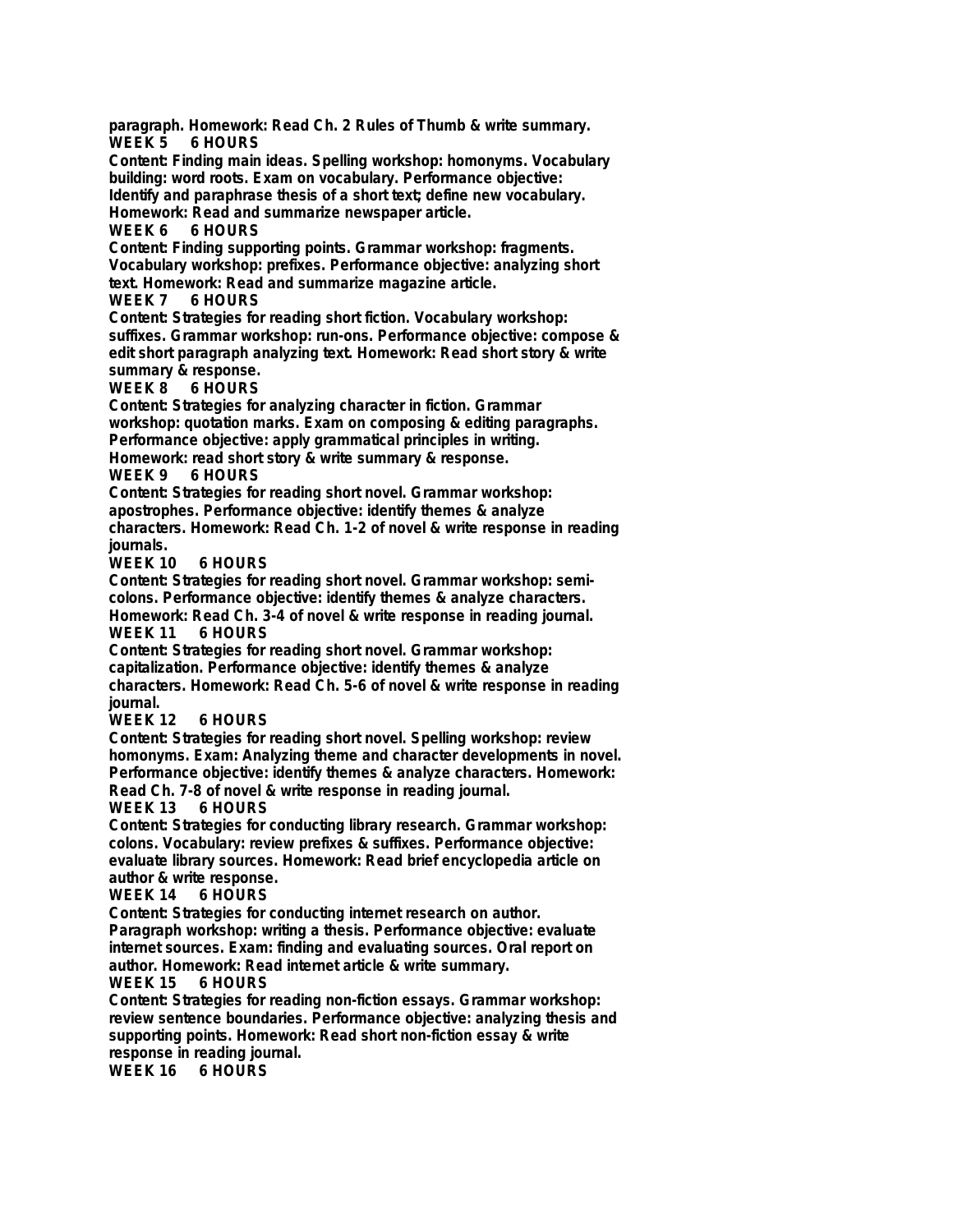**Content: Strategies for reading textbooks. Grammar workshop: review run-ons. Performance objective: Identifying parts of textbook; understanding main ideas. Homework: Read PCLS Ch. 6 & write response in learning log. WEEK 17 6 HOURS Content: Strategies for reading textbooks. Grammar workshop: review fragments. Performance objective: identifying main ideas in textbooks. Homework: Read PCLS Ch. 8--Test Taking Strategies & write response in learning log. WEEK 18 2 HOURS Exam: write & edit analysis of non-fiction essay. Reading journal and learning log submitted for grade. Included in content section. METHODS OF INSTRUCTION: Individualized instruction: assessment, self-paced learning, tutoring, use of software & other instructional materials. METHODS OF EVALUATION: The types of writing assignments required: Written homework Reading reports Essay exams Other: Reading journal The problem-solving assignments required: None The types of skill demonstrations required:**

**Class performance**

**The types of objective examinations used in the course: None**

**Other category: Learning log. The basis for assigning students grades in the course: Writing assignments: Problem-solving demonstrations: 0% - 0% Skill demonstrations: 10% - 20% Objective examinations: 0% - 0% Other methods of evaluation:** 

## **REPRESENTATIVE TEXTBOOKS:**

**Required: Silverman, ^uRules of Thumb^s (McGraw Hill, 2003) Recommended: A variety of writing & reading lab materials are provided for the student, for example: ^uGrammar Skills for Writers^s (Globe Fearon, 2002) ^uWriting for Proficiency^s (Globe Fearon, 2002) Ellis, ^uBecoming a Master Student^s, Houghton Mifflin, 2004 A choice of novel, such as ^uThe House on Mango Street^s, Sandra Cisneros, Vintage, 2001 Reading level of text: 4-8 grade level. Verified by: Jen Ferro**

**SUPPLEMENTAL DATA: Basic Skills: B Classification: A Noncredit Category: Y Cooperative Education: Program Status: 2 Stand-alone**